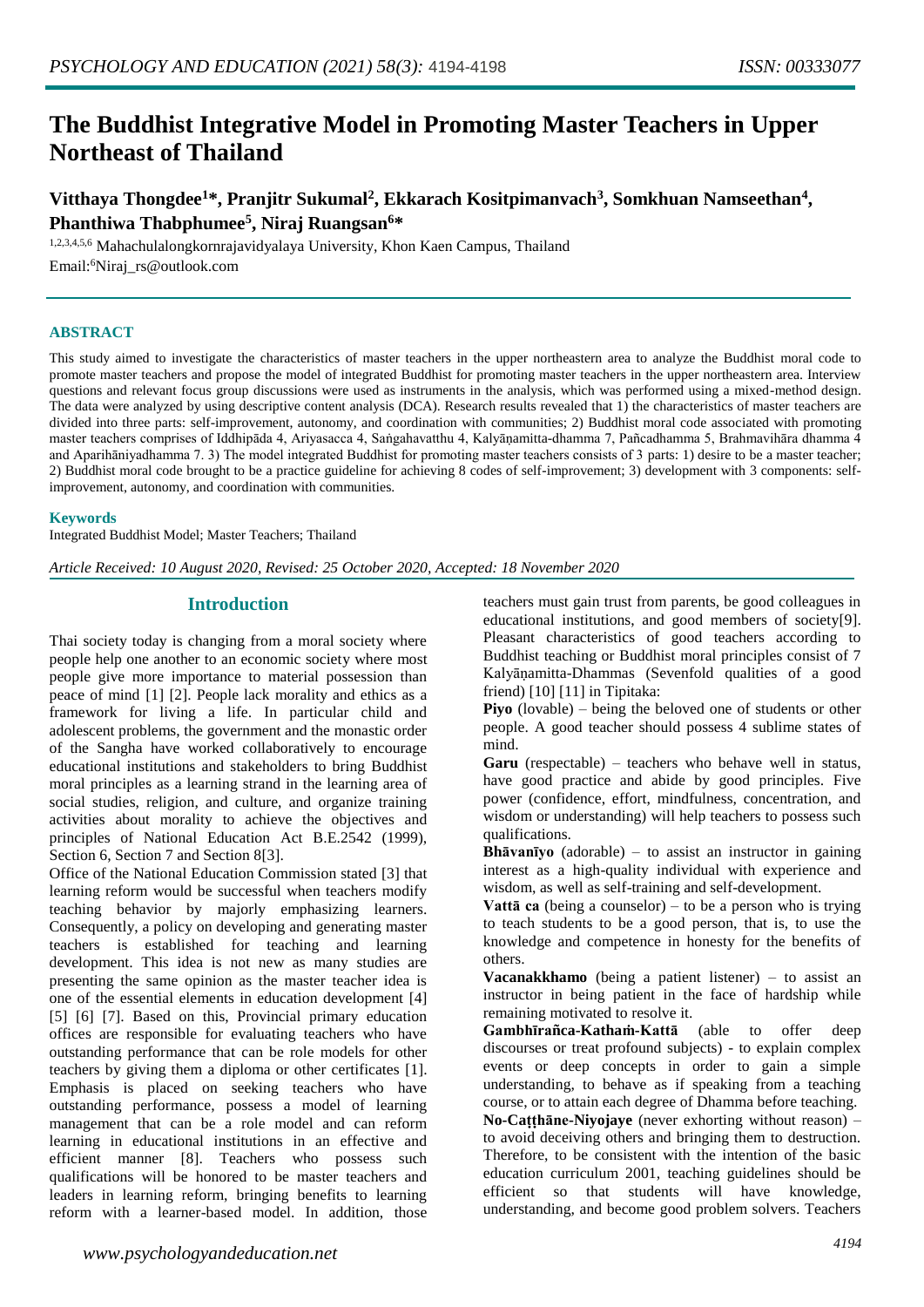are necessary to emphasize practices and problem-solving in accordance with the Four Noble Truths (Ariyasacca) or scientific methods. Students are allowed to practice and explore knowledge by themselves until they gain knowledge, understanding, and find causes of problems and methods to solve those problems. By doing these, they will have decision-making skills and can apply the obtained knowledge to solve problems [9]. Teaching and learning of Buddhism focus on how a student can think, do, solve problems rationally and logically. It is not trial and error. Procedures in problem-solving are similar to the scientific method. Consequently, the researchers are interested in studying the integrated Buddhist doctrines for promoting master teachers in the upper northeastern area so as to learn about characteristics of master teachers and guidelines to promote master teaches using Buddhist moral principles.

# **Research Objectives**

This study has its aims to develop a model for promoting master teachers in the research area. In so doing, the objectives of this research were: (1) to study characteristics of master teachers in the upper northeastern area; (2) to study and analyze Buddhist moral code in promoting master teachers in the upper northeastern area; (3) to propose integrated Buddhist model for promoting master teachers in the upper northeastern area.

# **Research Methodology**

The research was conducted using a mixed research method design between quantitative and qualitative studies; using a questionnaire to ask 375 participants, including executive officers, officers (a total number of populations  $= 6737$ ), for a qualitative study; using Focus Group Discussion (FGD) of 24 key participants and in-depth interview of 20 key informants or the master teachers in the upper northeastern area in Khon Kaen and Udon Thani provinces. The master teachers who were awarded and honored at the education service area level or higher while the key participants for holding FGD who was awarded and honored at education service area level or higher in Khon Kaen and Udon Thani province in 2017.

## **Research Results**

#### **Master teacher characteristics:**

Characteristics of master teachers in the upper northeastern area were divided into three parts as follows:

**Part 1**: Self-improvement or self-development – teaching and learning were managed on the basis of a learner-based model, enhancing learners to achieve learning and selfdevelopment naturally to their full potential. Teachers should have creative thinking and academic ability. Emphasis must be placed on the learning process of learners, knowledge, morality, and integration of various matters suitable for education levels. Learners must be provided to gain experience from real practices, be able to think on their own, be able to do in a skillful manner. Teachers should coordinate cooperation with parents,

guardians, and people in communities to develop learners to reach their maximum potential.

Part 2: Autonomy – being a role model in personal and family aspects. Teachers should have morality, ethics, good human relationships. They should sustain the custom, traditions, art, culture of the country. They must have ethics in the teaching profession and the spirit of being a teacher. They must be accepted by teachers, learners, and communities.

**Part 3**: Coordination with communities – Teachers must be accepted and given faith by communities in their ability, personality, and great contribution. They should be community leaders in academic approach, build good relationship and cooperation between educational institutions and communities in education management and development. They must be able to encourage communities to participate in supporting the learning of learners and be able to lead schools to help communities and cooperate with communities in environmental conservation.

#### **Buddhist moral code of master teachers:**

The analysis of Buddhist moral code in promoting master teachers in the upper northeastern area found that the Buddhist moral code associated with promoting master teachers comprises Iddhipāda 4, Ariyasacca 4, Saṅgahavatthu 4, Kalyāṇamitta-dhamma 7, Pañcadhamma 5, Brahmavihāra dhamma 4 and Aparihāniyadhamma 7.

**Iddhipāda 4** (Paths of Accomplishment): if teachers wish to be a master teacher, they must possess Iddhipāda 4 consisted of 1) Chanda (aspiration to in doing the wholesomeness) – teachers should be satisfied with what they are having suitable for their profession, live their lives in harmony with their financial status, be satisfied with what they are receiving, live sufficiently and not be too ambitious to lose their minds. They should not bring their disadvantage to judge their duty performance. They should bring their advantage to motivate their working; 2) Viriya (effort or energy or will) - Teachers must have attention and effort in their responsibilities. They must not abandon their duties. Once they perform any duty or task, they must complete it successfully. They must take care of themselves and the people around them to practice goodness. They should keep on seeking knowledge for themselves for self-and professional development; 3) Citta (thoughtfulness)- Teachers must not abandon their commitment. They must have determination, stay steadfast in their work until they succeed. When they perform any task, they should try to study its details for thorough understanding. They must be aware that being a teacher is an honorable profession as it helps develop children to have knowledge and abilities and become quality adults and strength of the society and the country in the future; 4) Vīmaṁsā (investigation or discrimination)- Teachers must be interested in learning in the directions and goals related to their responsibilities by adhering to rational and logical practices that lead to work success.

**Ariyasacca 4** (the Four Noble Truths): 1) Dukkha (suffering) – to know problems and analyze which levels problems are, to whom problems are related so as to identify actual problems and to make understanding of problems or status of suffering straightforwardly. It is the way to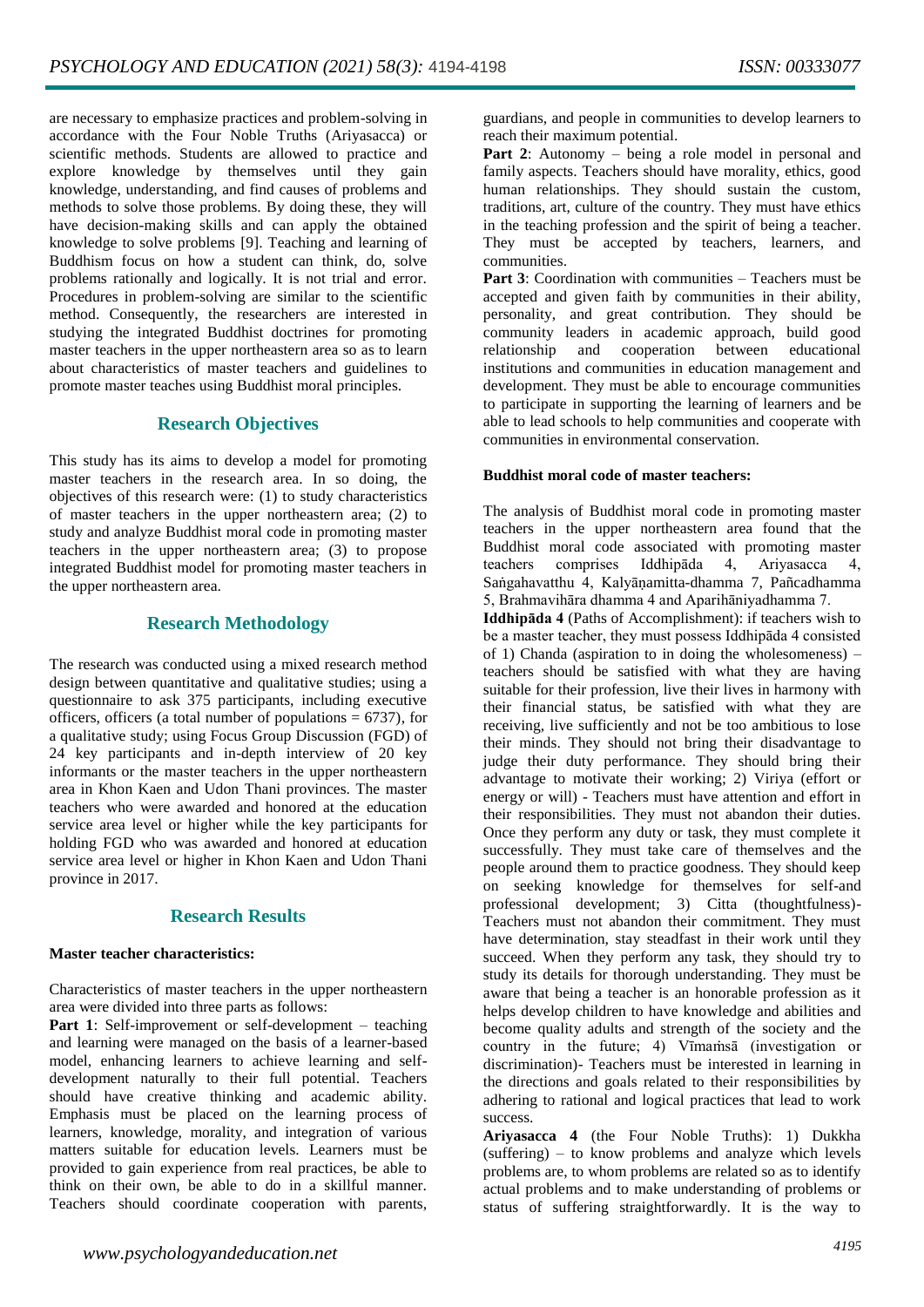confront problems; 2) Samudaya (the cause of suffering) – to know how to analyze problems that students are having, promote students to achieve learning, and analyze causes of problems and solution guidelines of those problems.; 3) Nirodha (the cessation of suffering) – to access the status for ending suffering or problems using an appropriate method and arranging the importance of problems and solve problems immediately, correctly, and rationally.; 4) Magga (the path that leads to the end of suffering) – training is provided for practicing how to end the suffering or problems [12].

**Saṅgahavatthu 4** (Bases of Social Solidarity): 1) Dāna (generosity/charity) – to give or share for the benefit of others. It helps instill unselfishness in people. Teachers devote themselves or time to encouraging students to grow and have developed in all aspects and to have generosity in guiding students or teachers.; 2) Piyavācā (kindly speech) – to speak nicely and sincerely, do not speak rudely or aggressively, to speak something useful suitable for places and times, to speak nicely both in public and behind a closed door; 3) Atthacariyā (useful conduct) – to do something useful for the society, to help each other and make a sacrifice for public benefits, for colleagues, and for students directly and indirectly.; 4) Samānattatā (equality consisting in impartiality) – teachers must behave themselves to be a good role model for their students and other people both inside and outside schools. They should not be involved with allurements and give fairness to all.

**Kalyāṇamitta-dhamma 7** (Qualities of being a good friend) consist of: 1) Piyo – being the beloved one of students or other people. A good teacher should possess the Four Sublime States of Mind; 2) Garu (respectable) – the way teachers behave properly in status, have good practice and good principles to live. 5 power (confidence, effort, mindfulness, concentration and wisdom or understanding) will help teachers to possess such qualifications; 3). Bhāvanīyo – to assist an instructor in gaining interest as a high-quality individual with experience and wisdom, as well as self-training and self-development; 4) Vattā ca-according to Buddhism, there are 4 teaching methods: Sandassanā (elucidation), Samādapanā (Incitement to take upon oneself; inspiration towards the goal), Samuttejanā (Filling with enthusiasm) and Sampahaṁsanā (Filling with delight and joy); 5) Vacanakkhamo – to assist an instructor in being patient in the face of hardship while still being determined to resolve it; 6) Gambhīrañca-Kathaṁ-Kattā - to explain complex events or profound concepts in order to gain clarity, to behave as if speaking from a teaching course, or to attain each degree of Dhamma before teaching; 7) No-Caṭṭhāne-Niyojaye – to leave misleading other persons into destruction.

**Pañcadhamma 5** (the five ennobling virtues): they are an instrument that upholds precepts, enabling practitioners to have progress, be free from karma, gain safety. They consist of 1) Loving-kindness and compassion – to give happiness and help others to get away from suffering; 2) Right livelihood – teachers must make an honest living, know how to spend their money and live their lives in a sufficient manner, they should possess moral shame and moral dread, and must teach students to see the importance of making an honest living; 3) Sexual restraint – teachers must be selfdisciplined and control themselves to refrain from all

**Brahmavihāra dhamma 4** (Sublime states of mind) consist of 1) Mettā (loving-kindness) – to wish students to have happiness through love and kindness, and see value in students; 2) Karuṇā (compassion) – to have a desire to help other people to release from suffering as much as one can while he/she is not in trouble, to be generous to teachers, personnel, students who are having problems; 3) Muditā (sympathetic joy) – to be glad to see when other people are happy; 4) Upekkhā (equanimity) – a mind filled with equanimity, the ability to see without getting caught up in what one sees, is plentiful, exalted, immeasurable, free of malice and ill-will. Teachers accept and understand differences in each student.

**Aparihāniyadhamma 7** (things leading never to decline but only to prosperity or conditions of welfare)– they are Dhamma principles useful for governing. People who keep practicing 7 conditions of welfare will enjoy progressive steps in their lives. The 7 conditions include 1) as long as those people meet frequently and hold many meetings. Meetings or discussion are held for knowledge exchange and operation planning among administrators, teachers, parents, students and stakeholders; 2) as long as they meet in unity, rise in unity, and carry out their responsibilities in unity; 3) as long as they do not enact something that has not already been enacted, abrogate nothing that has already been enacted, and act in accordance with the ancient principles that have already been formed; 4) as long as they support, respect, venerate, and honor the elderly, as well as pay attention to their important words; 5) as long as no women or girls in their families are incarcerated or kidnapped; 6) as long as they support, love, venerate, and honor those internal and external objects of worship, as well as those righteous ceremonies performed before them; 7) As long as the rightful protection, defense and support for monks shall be provided so that monks who have not come may enter the realm and those who have entered the realm may live in peace.

## **Model of integrated Buddhist doctrines**:

The model of integrated Buddhist for promoting master teachers in the upper northeastern area consists of 3 major parts as follows:

1) teachers who wish to be master teachers, 2) Buddhist moral code to be practiced for self-development in everyday life and teaching and learning management, which comprises 8 dhammas as mentioned above, 3) development is seen in 3 major components: self-development, autonomy, coordination with communities in being master teachers. The model of integrated Buddhist doctrines for promoting master teaches in the upper northeastern area is a guideline for teachers who wish to improve themselves to be master teachers in applying Dhamma principles of Buddhism to self-development practices. Buddhist moral code applied to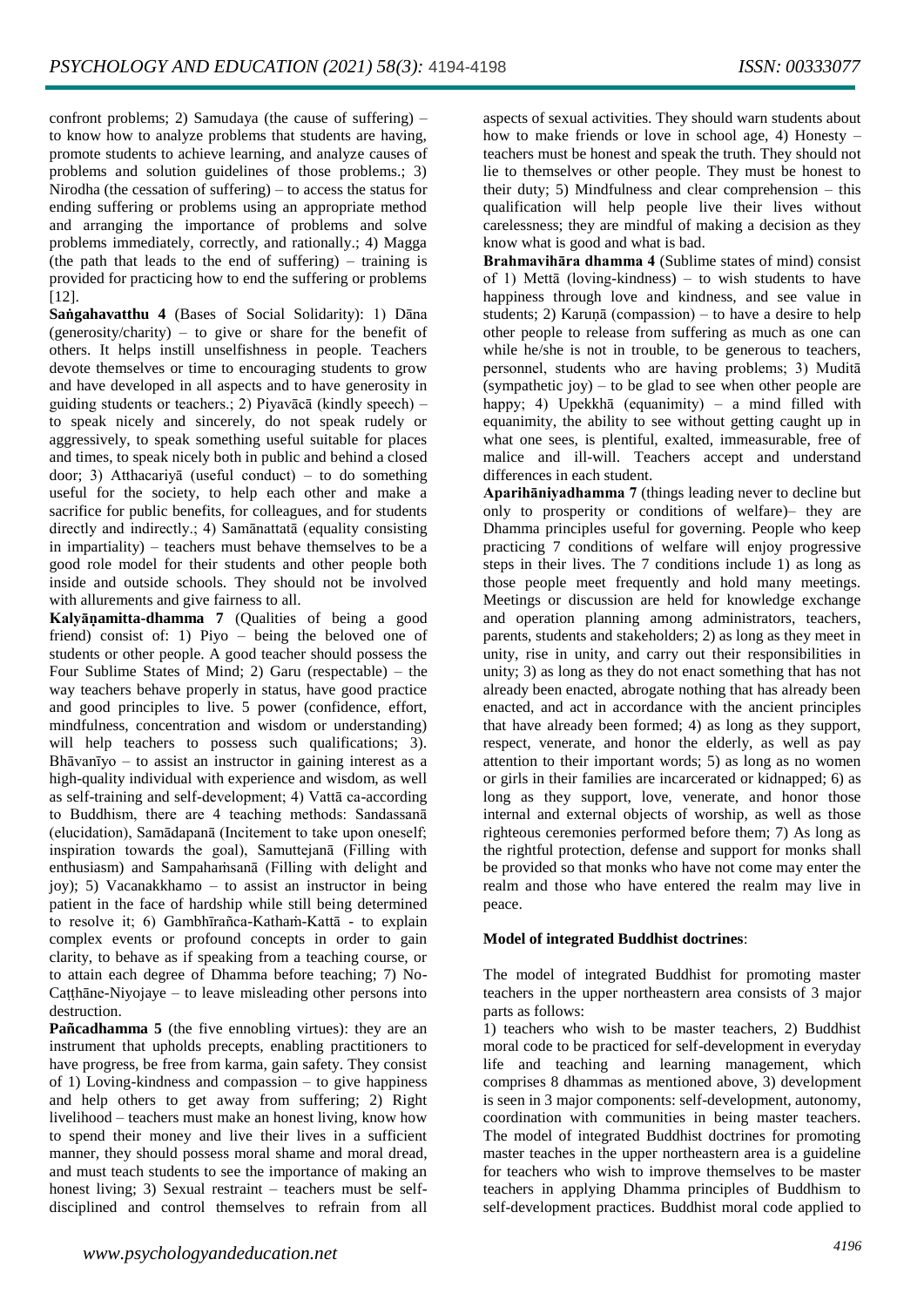self-development will enable master teachers to have a better quality of life, morality, ethics, good human relationships, and they will be able to live in the society peacefully and happily in a sufficient manner, being accepted by teachers, learners, and communities.

#### **Discussions**

In regards to the characteristics of master teachers, master teachers must-have preparedness in self-development or development of the process of teaching and learning management: teaching and learning management is based on a learner-based model. Learners will be encouraged to discover and grow their full potential by natural means. Teachers must have creative thinking and academic ability. Emphasis is placed on the learning of learners, knowledge, morality, and integration of various matters to meet education levels. Learners are given opportunities to gain experience from real practices, be able to think on their own, be able to do in a skillful manner. Teachers should coordinate cooperation with parents, guardians, and people in communities to develop learners to reach their maximum potential. Teachers should have morality, ethics, good human relationships. They should sustain the custom, traditions, art, culture of the country. They must have ethics in the teaching profession and the spirit of being a teacher. They must be accepted by teachers, learners, and communities. For coordination with communities, teachers must be accepted and given faith by communities in their ability, personality, and great contribution. They should be community leaders in academic approach, build good relationship and cooperation between educational institutions and communities in education management and development. They must be able to encourage communities to participate in supporting the learning of learners and be able to lead schools to help communities and cooperate with communities in environment conservation, consistent with the Royal guidance of King Bhumibol Adulyadej the Great on 24 June 1989 that "teachers should practice themselves to be fluent and skillful in knowledge and teaching methods so that they can teach subjects correctly, completely and comprehensively. They should be honest, polite, disciplined, hard-working, patient, and possess loving-kindness and compassion so that students will understand clearly knowledge and goodness of teachers and they will have faith in teachers and listen to teachers willingly, making all education work that each person has made an attempt with tiredness will be moved forward smoothly and successfully as they expect"[9]. This is consistent with National Education Act 1999, Chapter 4 that role model teachers must possess self-development, know how to behave themselves, and coordinate with communities[3]. It is consistent with a research study conducted by Jongkol Polprasat [13] and Warasiri Wongsunthorn [14] that found that teaching and learning management behavior of role model teachers relied on teaching and learning management with various instructional media that were made easily and in harmony with lessons. Emphasis was placed on a learnerbased model with the belief that the most important goal of education management is enabling learners to achieve learning while role model teachers must develop themselves at all times, they should possess teacher spirit, understand behaviors and students' personalities, which helps them advance in their careers.

Based on the research results, teachers who wish to be master teachers must adhere to the Buddhist moral code as mentioned above. Master teachers apply the Buddhist moral code to develop themselves, behave themselves properly, and coordinate with communities, making them have a better quality of life with morality, ethics, good human relationship, and able to live peacefully and happily in the society in an acceptable manner and accepted by teachers, students, and communities. It is consistent with constructivism; an important learning philosophy focused on the premise that learners construct new understanding and information by incorporating what they already know. This theory views knowledge as cognitive restructuring built from existing experience and structure. New knowledge will be a tool to build a new cognitive structure accordingly. This model of learning focuses on existing information or knowledge to be the foundation of new knowledge. Learning is then the process occurring inside learners, and learners build it on their own [14]. It is consistent with social learning theory introduced by Bandura [15], describing that people learn by watching behaviors of other people (Observational learning) from 2 characteristics as (1) imitation, a person learns new behaviors by observing behaviors of other people, and he/she follows those behaviors, (2) learn effects of behaviors (Vicarious learning), a person learns new behaviors from observing behaviors of other people and understands effects that those people have from their behaviors.

#### **Suggestions**

**Policy suggestions**: the research results found that master teachers must possess a Buddhist moral code; 4 bases of success, 4 noble truths, 4 bases of sympathy, 7 qualities of a good friend, 5 Dhamma, 4 sublime states of mind, 7 conditions of welfare and 5 qualities of a preacher, agencies related to promoting efficiency of teachers should promote and support teachers to apply the earlier mentioned Buddhist moral code to their everyday life

**Suggestion for implications**: based on the study results, it is found that teachers who wish to be master teachers apply the Buddhist moral code to their daily life in order to have a better quality of life, morality, ethics, good human relationship, be able to live peacefully and happily in the society, be able to live a life adequately, accepted by teachers, students, and communities, and finally be able to become master teachers

Suggestion for future research: 1) other appropriate Buddhist moral codes should be studied to promote master teachers; 2) a study should be conducted on creating innovation for promoting master teaches.

#### **References**

[1] Phrakhru Phipitthammaphon (Bun Tan Srithong), Application of Buddha's Style of Teaching of Moral Teaching Monks in Schools at Phichit Province, in Graduate